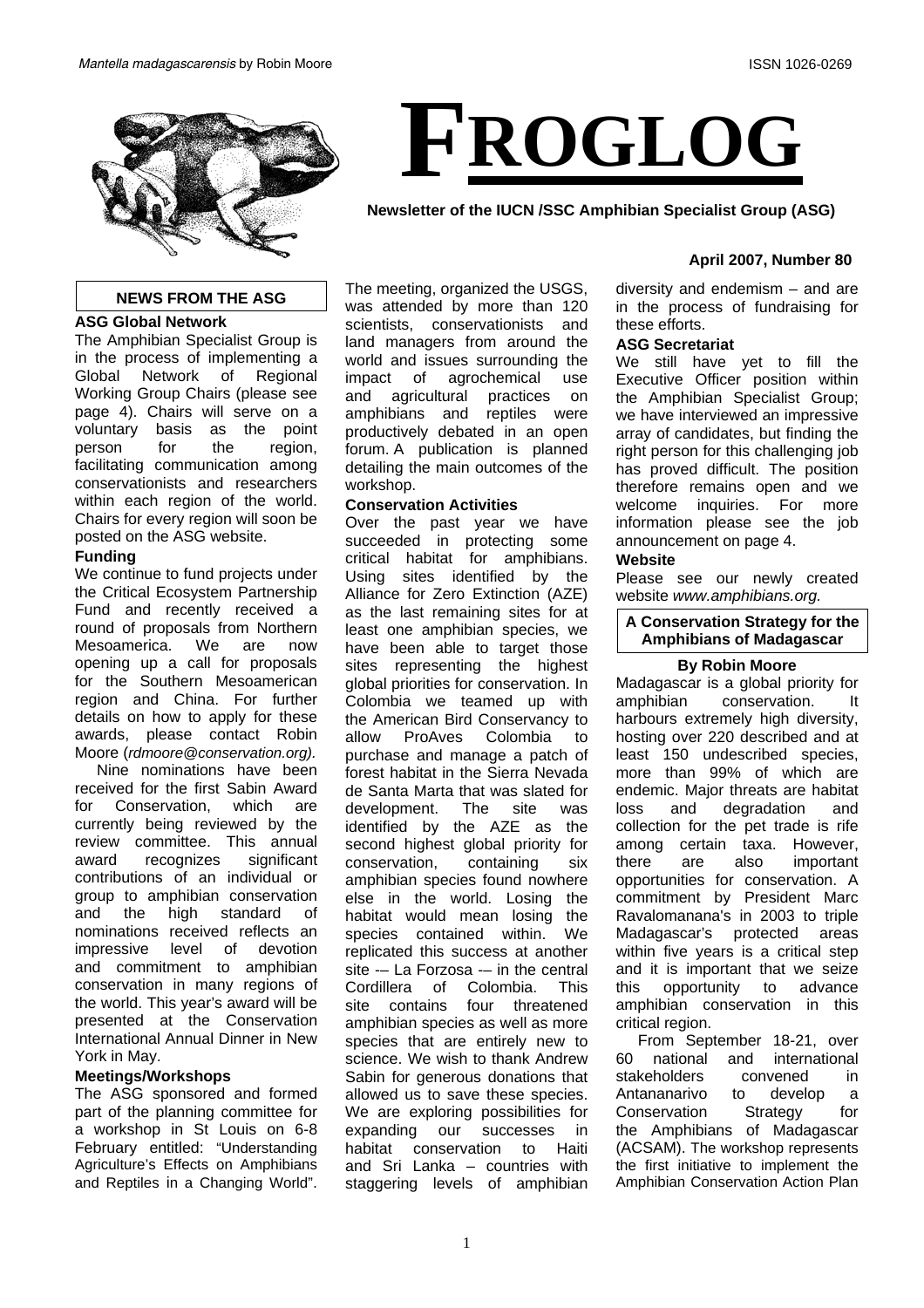(ACAP) at a regional or national scale and as such has potential to serve as a model for other regions of the world.

After a series of presentations set the context for amphibian conservation in Madagascar and beyond, a number of pertinent themes -– including the identification of priority areas for conservation; monitoring protocols and standards; coordination of efforts; and research gaps and future directions -– were tackled in break-out groups. These groups brainstormed to develop solid recommendations for action within each of the themes.

The main product from the workshop was a declaration -– Vision Sahona Gasy -– that was presented to the Minister of the Environment at the end of the final day. Among the actions that were proposed, capitalising upon the opportunity to incorporate the needs of amphibians into the plans to extend protected area networks on Madagascar. A comprehensive Action Plan is in preparation and is expected to be completed in January.

Interestingly, the fungal disease chytridiomycosis appears to be absent from Madagascar – according to initial tests at least. While on the surface this sounds like good news, it may be a mixed blessing for amphibians. If the fungus finds its way onto the island, it could devastate populations of amphibians upon their first contact with the disease. Again, we must seize this opportunity to be proactive in preventing the introduction and spread of this disease on Madagascar.

For further information please contact r*dmoore@conservation.org.* 



**Monitoring amphibian populations in two sensitive habitats in Cuba**

# **By Ansel Fong G.**

A report on Work Carried out with Support from a DAPTF Seed Grant There are 60 species of Cuban anurans of which 95% are endemic, making them a significant group amongst the amphibians of the West Indies. More than 50% of these species are found in the mountainous eastern region of the island (Fong, 2000). Most recent estimates show that at least 47 Cuban anurans can be regarded as threatened species (IUCN et al. 2004) which, together with the high local endemism rate (about one third of the total), makes this fauna very vulnerable and very likely to be affected by changes related to abiotic factors or to human causes. No amphibian population declines or extinctions of Cuban species have been reported, although some species have disappeared in specific areas where their natural habitats were modified (Fong, 1999).

The main purpose of this study was to establish an amphibian monitoring programme in two sensitive and contrasting habitats in Cuba (a montane rainforest and a coastal xeromorphic scrub) both included in the Baconao Biosphere Reserve. This allowed us to determine temporal variation in these amphibian populations, to associate survey numbers with abiotic parameters, and to get the baseline knowledge on the abundance and status of these species and facilitating detection of changes these populations may undergo in the future. A monitoring programme had never been conducted in Cuba. Herein, I summarise the main outcomes obtained in this project; technical results are being prepared to be published in peer-reviewed journals.

I chose two habitats at two eastern Cuban localities. The first was a montane rainforest in La Gran Piedra, Sierra Maestra, Santiago de Cuba province, located 30 km east of Santiago de Cuba city and 1200 m altitude. This habitat is characterised by abundant fog, relative humidity of 85-90% and a mean annual rain range of 1300-1400 mm. The vegetation reaches 23-25 m in height with a dense shrub stratum and a poorly developed grass-like ground cover. The second habitat was a coastal xeromorphic scrub, in Siboney, Santiago de Cuba province. It is located 20 km southeast of Santiago de Cuba city and it is at sea level. It is on a limestone soil shaping big step-like terraces with its highest point at 136 m. Rainfall does not exceed 800 mm yearly and most of the precipitation occurs within ten days of the year. There is a low shrub and thorny vegetation which barely exceeds 5 m.

Semi-monthly field surveys were conducted from May 2002 through July 2004 in both habitats. We used three methods to estimate frog abundance: Transects, call point-counts and plots. Four two meter-wide 50 meter-long transects were used, with counts made from 20:00- 24:00 h by three people. We counted and identified frogs seen within the transect from ground level to a height of 1.5 m in the vegetation. Additional survey plots were 8x8 m quadrants randomly situated in the study site. Each plot was sampled by five people in day hours, counting and identifying each frog detected. Five (in rainforest) and ten (in scrub) call point-counts were established and at each point the number of calling-frogs within a five minute time interval was recorded by two persons. Counts were made between 20:00 and 22:00 h, one night of each one of the surveyed months.

In montane rainforest habitat (La Gran Piedra) we found seven<br>species of frog (genus species of frog (genus *Eleutherodactylus*), all of them endemic to Cuba. Three species were detected only visually (*E. dimidiatus*, *E. intermedius*, *E. ricordii*), three were detected both visually and acoustically (*E. auriculatus*, *E. gundlachii*, *E. limbatus*) and *E. ionthus* was counted only acoustically.

Six species were found in plots, although *E. ricordii* was detected once (with only one individual). *E. dimidiatus* and *E. limbatus* had the highest densities, with monthly average values between 1.8 and 6.4 and between 0.5 and 5.2 individuals/plot, respectively. Other species had low or medium monthly average values of abundance in plots: *E. intermedius* 0.7-1.5 individuals / plot, *E. auriculatus* 1.0-1.3 individuals /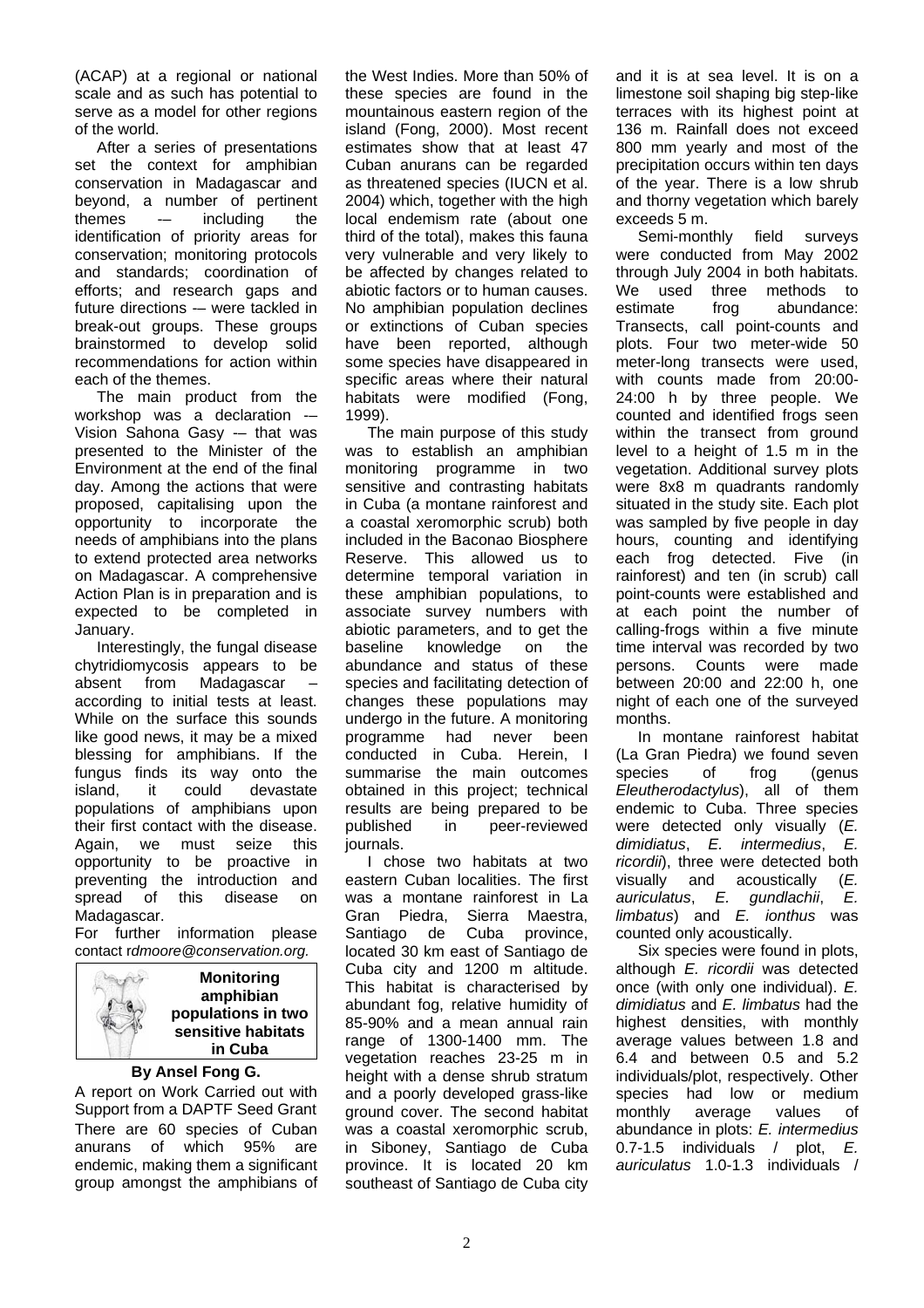plot, and *E. gundlachi* 0.3-1.1 individuals / plot.

In visual surveys (transects), the dominant species was *E. dimidiatus* which was observed in each month surveys were made. Abundance of this frog varied from 9 to 25 (mean=11 individuals / transect). The less abundant species was *E. ricordii*, observed only on 30.7% of sampled nights, and with numbers varying between 0 and 4 frogs (mean=1 individual / transect). Other values obtained in transects were: *E. gundlachi* from 2 to 21 (mean =  $6.7$  individuals / transect), *E. intermedius* from 0 to 12 (mean=1.8 individuals / transect), *E. auriculatus* from 1 to 6 (mean=1.5 individuals / transect), *E. limbatus* from 0 to 6 (mean=1.1 individuals / transect).

The dominant species in call counts was *E. ionthus*, which was heard in 87% of the surveyed nights. Numbers of calling males for this species varied from 0 to 31 (mean=22.1 when any frogs called). For *E. auriculatus* values were between 0 and 18 calling males (mean=7.5 when any frogs called) and for *E. gundlachi*  between 0 and 6 (mean=2.4 when any frogs called). Calling activity of *E. limbatus* showed the lesser values in this habitat, varying from 0 to 4 (mean=2 when any frogs called), and was heard only in 31% of the surveyed nights. These results are biased as this frog is a diurnal species with calling and general activity concentrated between 10:00-12:00 h (Bingote, 2003) and we made only night call counts.

In both years, calling activity (in call point-counts) varied seasonally in every species, and peaked from March-April (in the onset of the rainy season) through July-August (in middle of the rainy season). Calling activity dropped from October through January, months with few rain and the lowest temperatures, and completely disappeared in November. General activity (in transects) was high in every month of survey, but the highest absolute values were obtained in July 2003 and March 2004. Nevertheless, abundance of juveniles and adults was different by season: in dry months the number of juveniles doubled the adult numbers seen in transects, and in the last months of dry season and onset of the rainy season very few juveniles were detected in transects.

The variation in the calling and general activity seems to be related to the reproductive cycles in each species, e.g. eggs eclosion and recruitment of juveniles through March to August, and juvenile and adult mortality from October through January. Higher reproductive activity was identified by higher call activity in adult males and by the presence of gravid females (with eggs visible through the abdominal skin) in transects. In contrast, in months with lower reproductive activity no gravid females were seen in transects and no one or few vocalizations were heard (for example, November). Variations in abundance of juveniles and adults (as explained above) also supported this relationship.

In coastal xeromorphic scrub habitat (Siboney) we detected four species of frogs (*Eleutherodactylus ionthus, E. etheridgei*, *Osteopilus septentrionalis* and *Bufo peltocephalus*). However, species of *Osteopilus* and *Bufo*  used this habitat only temporally and very few specimens were seen and were not heard during call counts. No amphibians were seen in transects and plots in this habitat, so only acoustic surveys were taken into consideration.

The dominant frog in call counts was *E. ionthus*, which was heard in 67% of the surveyed nights. Numbers of calling males varied from 0 to 27 (mean=18.7 when any frogs called). For *E. etheridgei* values were between 0 and 3 calling males (mean=2.0 when any frogs called) and was heard only in 42% of the surveyed nights.

Rainfall appears to be the most important abiotic factor influencing activity in the frogs of the coastal xeromorphic scrub habitat. Calling males were always heard during rainfall periods; and calling activity was very low or inexistent in months without rainfall. Prolonged periods without rain affected calling activity of both species, for example, during three months

without rain – from December 2002 to February 2003 – males never called. Nevertheless, in March 2003 there was some rainfall and activity peaked to obtain the highest values: 15 calling males of *E. ionthus* and three calling males of *E. etheridgei*.

Our results in Siboney support the statement that in dry tropics, anuran reproductive activity is closely associated with the rainy season (Duellman and Trueb, 1994). These species could be considered as opportunistic as they follow the patterns stated by Duellman (1978) for upper Amazonian anurans and they breed regularly after heavy rains throughout the year.

The results presented here should be considered as preliminary. The monitoring program has continued from 2004, and our goal is to continue longterm monitoring so we can document population trends, and evaluate the role of weather parameters. Similar monitoring programs should be established in other sites around Cuba, especially in those localities with high diversity and endemism of anurans (for example Western and Central Cuban mountains). Considering that in Latin America the most unexplainable declines have affected the species with aquatic habits to a far greater extent than the terrestrial species (Young et al., 2001), species with aquatic reproduction (e. g. *Bufo*  spp.) should also be considered with special interest in future monitoring programs in Cuba.

*Acknowledgments:* 

This work was supported by a Seed Grant from the Declining Amphibian Population Task Force (DAPTF) and by the Centro Oriental de Ecosistemas y Biodiversidad (BIOECO). Other participants in the project (Rolando Viña, Irelis Bignotte, Beatriz Lauranzón and Josefina Blanco) are very much thanked. Yaquelín Rivera, Luis A. Rueda, Yeison Gutierrez, Arminda Barrientos, Yordi Barrientos, José L. Fernández and Freddy Rodríguez provided very useful field assistance. Miguel Serguera provided weather information from